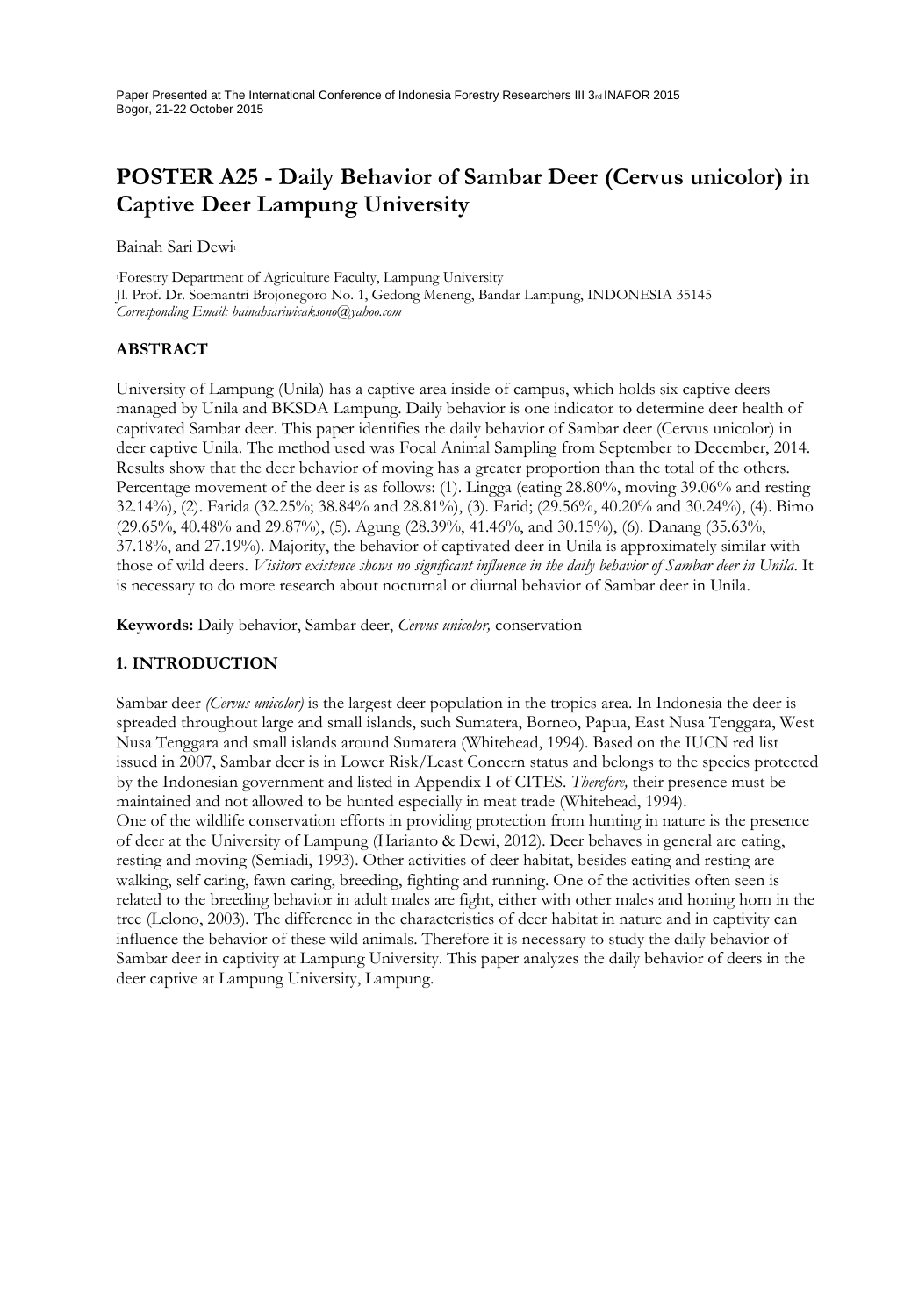## **2. RESEARCH METHOD**

This study was conducted in deer captive at Lampung University for four months, on September 13 to December 13, 2014. Tools and materials used are stationery, tally sheet, camera and watch. The object of research are six Sambar deers (*Cervus unicolor*) consists of five males (Lingga, Farid, Bimo, Agung, Danang) and a female (Farida) in captivity, University of Lampung. The research used the Focal Animals Sampling method within the observed behaviour: eating, resting and moving.

# **3. RESULT AND DISCUSSION**

Sambar deers are commonly found in the forest area of Borneo and Sumatera. The actual population of sambar *deers are* unknown and are expected to be in endangered status because it is often hunted by the people for meat and other body parts (Afzalani, Muttalib, & Musnandar, 2008). Sambar deer *(Cervus unicolor*) population is currently decreasing, then the deer is need to be preserved. One of the efforts to preserve the sambar is by performing continuous wildlife conservation both in-situ and ex-situ (Sita & Aunurohim, 2013).

One of these conservation efforts is conducted by Ex-situ activity of *deer* in Lampung University which began since 2004 until now on. The purpose of deer captivity at Lampung University was to assist the government program in protecting the wildlife. The total individual of deer in the Lampung University are currently six deers and known as Lingga (male), Farid (male), Farida (Female), Bimo (male), Agung (male) and Danang (male). Sambar Deers as wild animals need food, water, shelter, and specific spaces (Alikodra, 2010, Dewi, 2009). Vegetation for feeding, water and some vegetation meetings as protection. The suitable habitat for deer consists of shrubs, trees and the different type of coverage (Kartono, Santosa, Darusman, & Thohari, 2008).

Deer breeding conditions at the University of Lampung is fairly well because of the water resources availability such as pools, and vegetation for feed consists of teak (*Tectona grandis*), ketapang (*Terminalia catappa*) and the bush species. Ek-situ habitat conditions can affect the behavior of the deer because of the interaction between them. So the research of sambar daily behavior has been done. The daily behavior of Sambar deer analysis result's are described in Table 1.

Table 1: Analysis of behavior observation of Sambar deer (*Cervus unicolor*) in deer captive Lampung University 13 September to December 14, 2014

| Deer name |       | <b>Percentage of Average</b><br><b>Activity For Research</b><br>$\binom{0}{0}$ | Total<br>$\binom{0}{0}$ |      |  |
|-----------|-------|--------------------------------------------------------------------------------|-------------------------|------|--|
| Rest      |       | Eating                                                                         |                         | Move |  |
| Lingga    | 32,14 | 28,80                                                                          | 39,06                   | 100  |  |
| Farid     | 30,24 | 29,56                                                                          | 40,20                   | 100  |  |
| Farida    | 28,81 | 32,25                                                                          | 38,84                   | 100  |  |
| Bimo      | 29,87 | 29,65                                                                          | 40,48                   | 100  |  |
| Agung     | 30,15 | 28,39                                                                          | 41,46                   | 100  |  |
| Danang    | 27,19 | 35,63                                                                          | 37,18                   | 100  |  |

Based on the analysis, behavioural change which is most often done by sambar deer in captivity is moving followed by eating and resting respectively. Results of the daily behavior analysis in Bali Barat National Park by Masy'ud, Wijaya and Santoso (2007) was Sambar deer.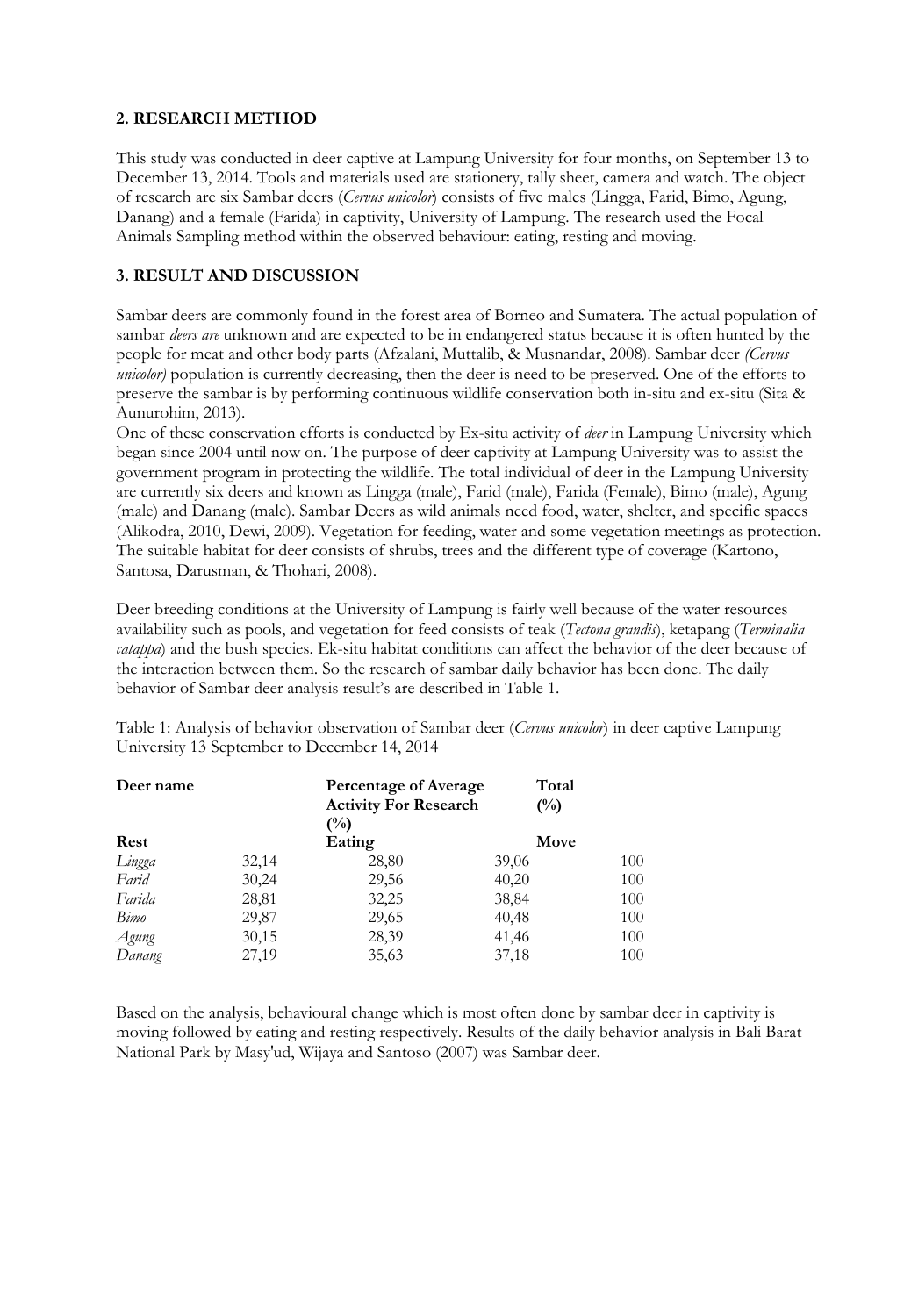used time allocation most largely for the activity of ingestion or eating and drinking (52.05%) as the main activity to gain more energy followed by resting (30.61%), moving (6.12%). Comparative analysis of eating behavior and move described in Figure 1.

Figure 1: Comparative analysis of the behavior of rest, eat and move on research in captivity sambar (Cervusunicolor) 13 September sd December 14, 2014

Sambar deer is naturally live in open grassland areas, which has proven from the behavior of deer like making bushes reeds area as a resting place in the morning. In the afternoon start at 11:30 pm, this animal prefers moving to grassland adjacent to the pool. This happens because during the daytime, the temperature increases, then the deer need to cool off their body temperature, usually they will wade in the pond. In addition, to lower the body temperature, wallowing also serves as body cleansing of impurities. Activity breaks usually done as an activity that intersperse feeding activity, which is done by lying under a tree, bush or forest while This activity is also conducted to shade and as shelter from the hot sun during the day, to maintain a stable body temperature (Masy'ud, Wijaya & Santoso, 2007). According to Giles and Hoogerwerf (1970) making the deer woods and shrubs as a place of rest and places rich in water with gentle topography and dense undergrowth as a breeding ground.

Deer in Lampung University is solitary foraging. These animals prefer to eat in solitary than groups to avoid the competition and the absence of wild-threatening predator. Sambar also prefers to digest young grass for more effective use of energy. Young grass contains more vitamins, proteins, minerals that are good for the metabolism compared to old grass (more fiber and less vitamins and protein) (Harianto & Dewi, 2012). Deer feeding time is twice a day, respectively at 07.30 pm and 04.00 pm.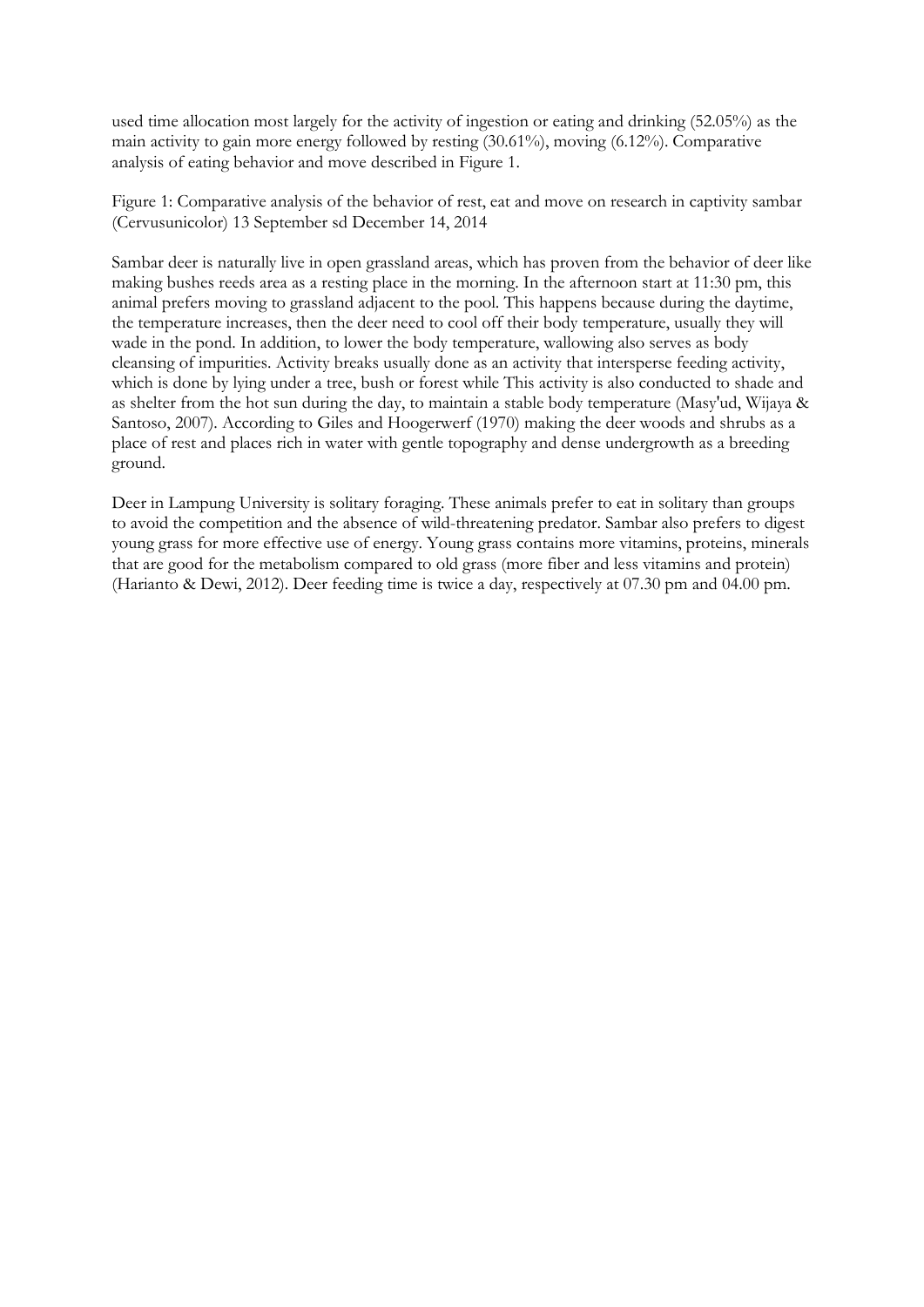Masy'ud, Wijaya and Santoso (2007) mentioned that the male and female Timor deer conducting ingestive activity (eating and drinking) more in the morning and afternoon. Apart from food supplied by the officer, deer usually obtain food that grows in breeding cage such as; sedges (*Cyperus rotundus*), elephant grass (*Pennisetum purpureum*), Leucaena (*Leucaena leucocephala*), grass thatch and leaves given by visitors who want to see the deer. Sambar deers are given five kinds of food at Surabaya Zoo including elephant grass (*Pennisetum purpureum*), banana (*Musa* sp.), beans (*Vigna sinensis*), sweet potato (*Ipomoea batatas*) and carrot (*Daucus carota*) (Sita & Aunurohim, 2013). Meanwhile, in Southeast Asian according to Stafford (1977), sambar deer that live in the jungle eat leaves, fruits, grass and bark including pine bark.

Moving behavior is the most often seen activity of sambar deer in deer captive Unila, Deer showing moving behaviors in between some interval during deer feeding. Deer usually move around to look for other feed. Deer is also moving around when looking for a shady spot to rest or while avoiding other deer in the enclosure. Deer that live in the wild is moving to roam their habitat. Home range (range area) is an area regularly visited by wildlife as supplying food, drinks. As well as having a primary function as a shelter or hide, the bed and mating (Alikodra, 1990).

#### **4. CONCLUSION**

Based on the results of the analysis time of 104 hours (6240 minutes) observation Captive Deer stag at Lampung University obtained the proportion of daily behavior, which are: (1). Lingga: Eating 40.10%; Moving 28.03%; and Rest of 31.88%; (2). Farida: Eating 37.35%; Moving 30.54%; and Rest of 31.11%; (3). Farid: Eating 38.58%; Moving 29.04%; and Rest of 32.38%; (4). Bimo: Eating 44.97%; Moving 22.49%; and Rest of 32.54%; (5). Agung: Eating 38.52%; Moving 23.07%; and Rest of 38.41%; (6). Danang: Eating 38.13%; Moving 27.45%; and Rest of 34.42%. in deer captive Unila, captive deer has similar behavior with wild deer, with moving behavior as its dominant proportion. The existence of the visitors do not have any significant effect in the daily behavior of sambar in Unila. In conclusion, it is needed to do more research on the behavior of nocturnal or diurnal sambar in Unila*.* 

#### **REFERENCES**

Alikodra. (1990). *Pengelolaan satwa liar. (Jilid 1). Bogor: IPB Press.* 

- Afzalani R.A., Muthalib, & Musnandar, E. (2008). Preferensi pakan, tingkah laku makan dan kebutuhan nutrien Rusa Sambar (Cervus unicolor) dalam Usaha Penangkaran di Provinsi Jambi. *Jurnal Media Peternakan, 31*(2), page-page*.*
- Giles, & Hoogerwerf, R. (1970). Wildlife Management*.* Virginia Polytechnic Institute and State University : United States of America.
- Harianto, S.P., & Dewi, B.S. (2012)*. Pemahaman Konservasi Bagi Penerus Bangsa: Penangkaran Rusa Universitas Lampung*. Unila: Lembaga Penelitian Universitas Lampung. Bandar Lampung.
- Kartono, A.P., Santosa, Y., Darusman, D., & Thohari, A.M. (2008)*.* Penentuan kuota buru dan introduksi populasi rusa sambar untuk menjamin perburuan lestari. *Jurnal Media Konservasi, 13*(2).
- Lelono, A. (2003). Pola Aktivitas Harian Individual Rusa (Cervus timorensis) dalam Penangkaran. *Jurnal Ilmu Dasar, 4*(1), 48-53*.*
- Masy'ud, Wijaya, & Santoso. (2007). Pola Distribusi, Populasi Dan Aktivitas Harian Rusa Timor (Cervus timorensis, de Blainville 1822) Di Taman Nasional Bali Barat. *Jurnal Media Konservasi, 12*(3)*.*
- Sita,V., & Aunurohim. (2013). Tingkah Laku Makan Rusa Sambar (Cervus unicolor) dalam Konservasi Ex-situ di Kebun Binatang Surabaya. *Jurnal sains dan seni Pomits*, *12*(1).
- Stafford, K.J. (1977). The diet and trace element status ofsambar deer (*Cervus unicolor* ) in Manawatu district, New Zealand. *NZ J Zool, 24*, 261 – 271.